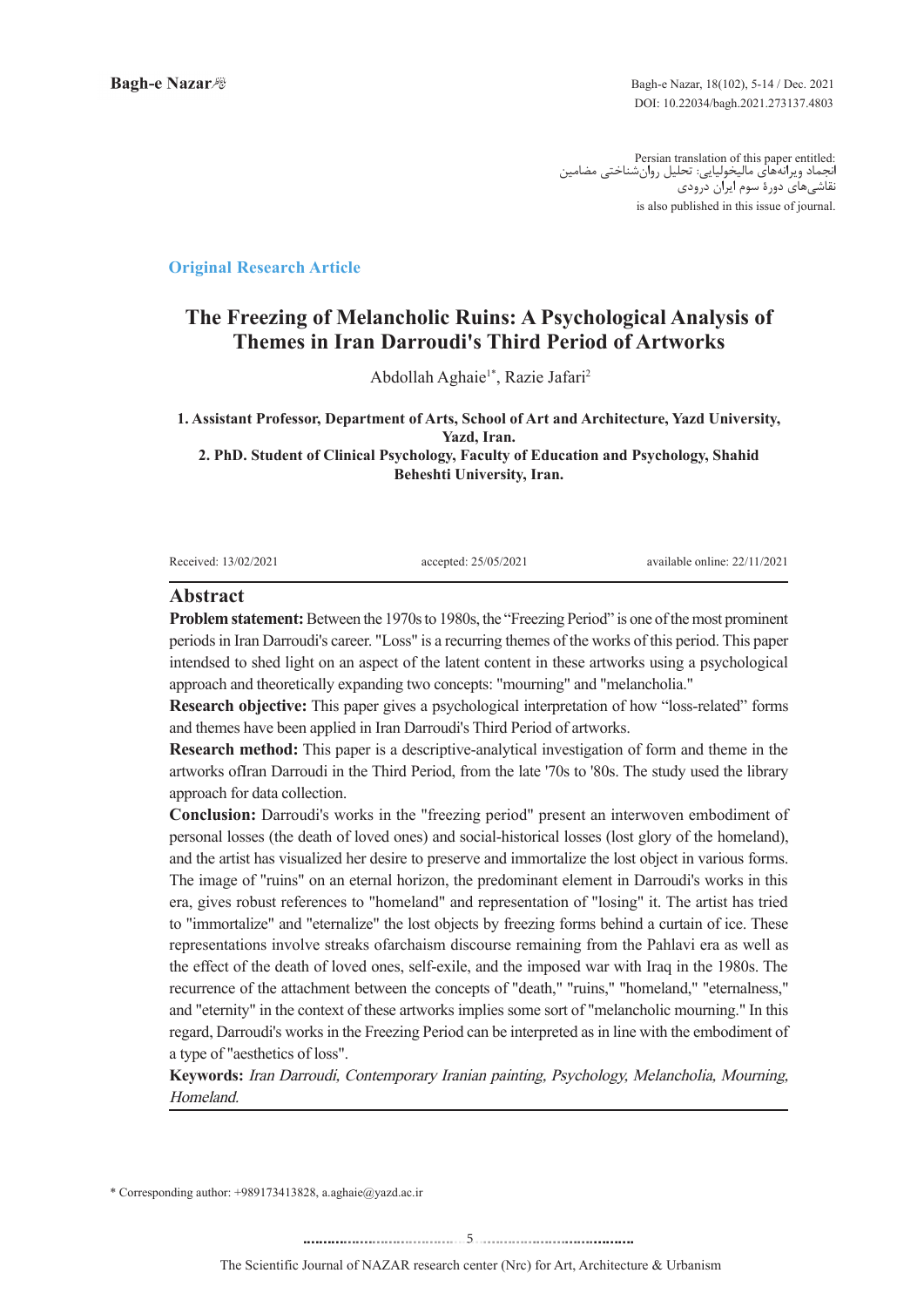## **Introduction and statement problem**

Each painting is situated between two worlds: the individual and the social. Each painting can be regarded as a point where these two worlds meet. The painting is "the deposit of a social relationship" (Baxandall, 1988, 1), while the traces of the "painter's" psyche and mind are embodied in each artwork. The artworks of Darroudi, as one of Iran's most influential and active contemporary painters, clearly display such duality. A large body of recent critiques and discussions on Darroudi's artworks often focused on demonstrating the link or bond between the recurrent themes and the events in her life. However, despite the significance of some of these critiques, they fail to use a scientific" and "robust" method to provide a deep analysis of the semantic layers, based on the medium that published them, which was often one with a "general audience." This paper aimed to examine and analyze those artworks of Darroudi created in the Third Period, also known as the Freezing Period, in the late 1970s and 1980s. This paper adopted a psychological approach to uncover some dimensions of the latent meanings in these works. In this regard, this paper founded its main discussion on "mourning" and "melancholia" to interpret the dominant themes in these works. The main research question deals with how melancholic mourning is embodied in Iran Darroudi's works in the Freezing Period.

This paper also attempted to provide a social perception of mourning and melancholia- by expanding them theoretically and going beyond the individual aspects suggested by Freud's theory. This theoretical expansion was based on Freud's recent works and reviewing the social theories of arts. Thus, this paper attempted to interpret the recurrence of the motif of "ruins" in Darroudi's Third Period of works through the melancholic embodiment of the concept of "homeland."

## **Literature Review**

Many papers, essays, and interviews have been

published about Darroudi. She also has published a comprehensive autobiography, although few studies have systematically addressed her works with a scientific method and a specifically exclusive approach. In part of her dissertation, "A Study of Identity in the Works of Iranian Immigrant Painters" (2017), Delkhosh studied Darroudi's artworks and demonstrated that although influenced by Western arts and techniques, these immigrant painters have used this technique to showcase their identity. Examining the works of several painters, including Darroudi in her thesis "Remembrance in Contemporary Iranian Painting" (2017), Matlabi concluded that in spite oftaking different approaches, these artists recreated glory aiming to celebrate the former glory under the influence of the spirit of the era.

Persian critics in Iran have also authored many essays on Darroudi, reporting some intriguing results and notions. One of the most notable of such papers is the critique authored by Mojabi (2004), in which he categorized Darroudi's works based on temporal periods and concepts. Mojabi used these periods as the basis for classifying Darroudi's works. Interestingly, these critics have been particularly curious about the "stylistics" of Darroudi's works. Most of them believe that Darroudi's style swings between surrealism and symbolism.

Meanwhile, critics such as Hooshang Taheri  $(1969)$  have referred to the "romantic" tendency in Darroudi's works. These critics have regarded Darroudi's romanticism in her works as a type of sensationalism keeping distance from the new civilization and criticizing it. This paper attempted to provide the necessary theoretical foundations for a stylistic investigation of Darroudi's works by resolving the research problem concerning the concepts of ruins, melancholia, and homeland.

## **Research Method**

This paper adopteda psychological approach and expanded Freud's theory of melancholy with a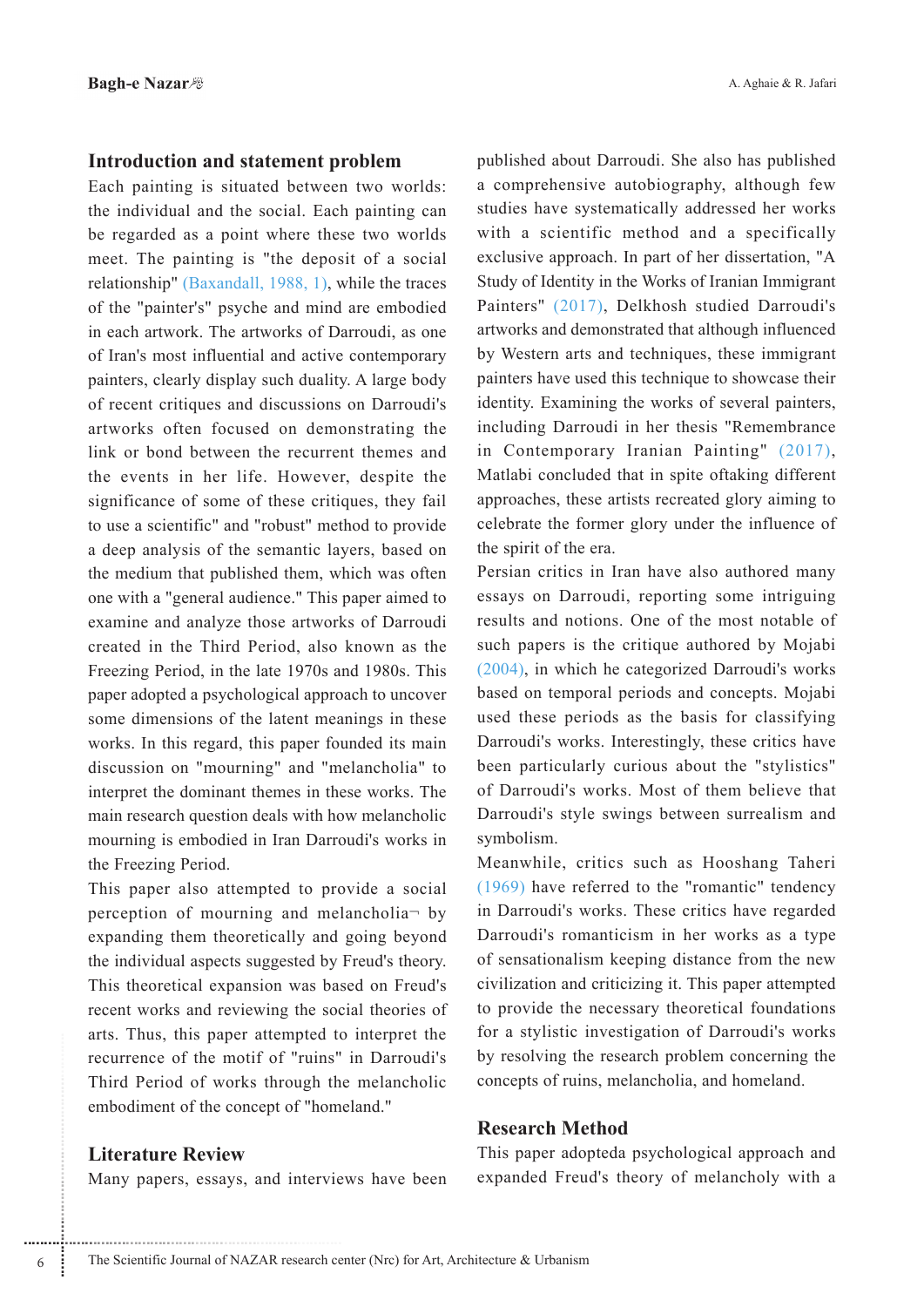descriptive-analytical approach to investigate the form and content of the Third Period of Iran Darroudi's works in the 1970s and 1980s, attempting to select a range of works for analysis that can represent the main trends in form and content of the artworks in the period to ensure generalizability of results to the whole period. This paper used the library method for data collection.

## **Theoretical Foundations**

Although melancholia has long been a subject of investigation as a mental and physical state, contemporary discourses in this regard often commence their discussion based on a psychological model proposed by Freud in the 1917 paper "Mourning and Melancholia" (Mox,  $2015,18$ ), in which Freud recognizes two forms of response to "loss". Mourning is a response to the loss of a loved person or an abstract idea, such as homeland, freedom, aspiration, so forth. Freud believed that some people react to the same effect of loss with melancholy rather than mourning (Freud, 2017,  $(290)$ . In mourning, despite psychological drives' resistance, libido is ultimately retracted from being bound to the object of desire. This psychological resistance can be so strong and intense that, as a wishful psychosis, leads to alienation from reality and adhesion to the lost object.

Meanwhile, the existence of the lost object continues psychologically. Freud believed that although much time and mental energy are spent before acquiescing to and respecting reality *(ibid., before acquiescing to and respecting reality (ibid.,*  $291$ , mourning is sometimes not fruitful. "Defying from ending mourning and continuing it is the element that separates melancholia from mourning"  $(Mox, 2015,21)$ . Melancholia does not clarify what has been lost; the main source of melancholia is an idealistic loss and deprivation  $(Santner, 2017, ...)$  $291$ ). In this duality, melancholia is regarded as a "pathological disposition versus mourning as a natural and "normative" response" (Cho & Chae,  $2020, 7$ ).

Freud's theory is based on individualistic analysis,

but he fundamentally revised these concepts by his essays after the social disaster following World War I. In those years, "Freud for the first time ... admits that mourning may ... not be a simple liberating process of detachment [from the object lost] and its replacement" (Clewell, 2004,  $(60)$ . In "Ego and Id," regarding the concept of "melancholy," Freud states that "the lost object is re-created and activated in Ego, meaning that cathexis is replaced with an identification" (Freud,  $2017, 34$ ). Therefore, replacement and melancholic identification are combined into an imperative process for forming "Ego" and "character."In other words, the identification process, previously associated with the pathological outcome of loss, is now "the only condition in which Id can abandon the object" (ibid.,  $35$ ). Hence, the context of Freud's recent works suggests "melancholia's significance is not merely pathological; it is an essential stage in mourning"  $(Mox, 2015, 23)$ . While previously assuming that "mourning" led to a decisive ending, in his more recent works, Freud stated that mourning could be unending. Stressing this dimension of Freud's theory, Pollock argued that "in the case of the loss of an essential object, the mourning may never end  $(Pollock, 1989, 31)$ . This "essential object" can be a historical object related to social identity.

boss cannot end since those things are<br>
if the self-initiated and decisive end<br>
bes not occur, the boundary between<br>
melancholia is undetermined" (Cho<br>
8).<br>
ure and art critics have worked<br>
enter (Nrc) for Art, Architectur Addressing the notion of historical loss, Livod stated that "the relationship with the past is not only the relationship between the individual and their past; this relationship is also with their social history and its material and institutional effects" (Lioyd,  $2000$ ,  $216$ ). Therefore, mourning and melancholia display a higher convergence when producing a collective response to social and historical losses. Under such conditions, mourning for loss cannot end since those things are irreplaceable. If the self-initiated and decisive end of mourning does not occur, the boundary between mourning and melancholia is undetermined" (Cho & Chae, 2020, 8).

Many literature and art critics have worked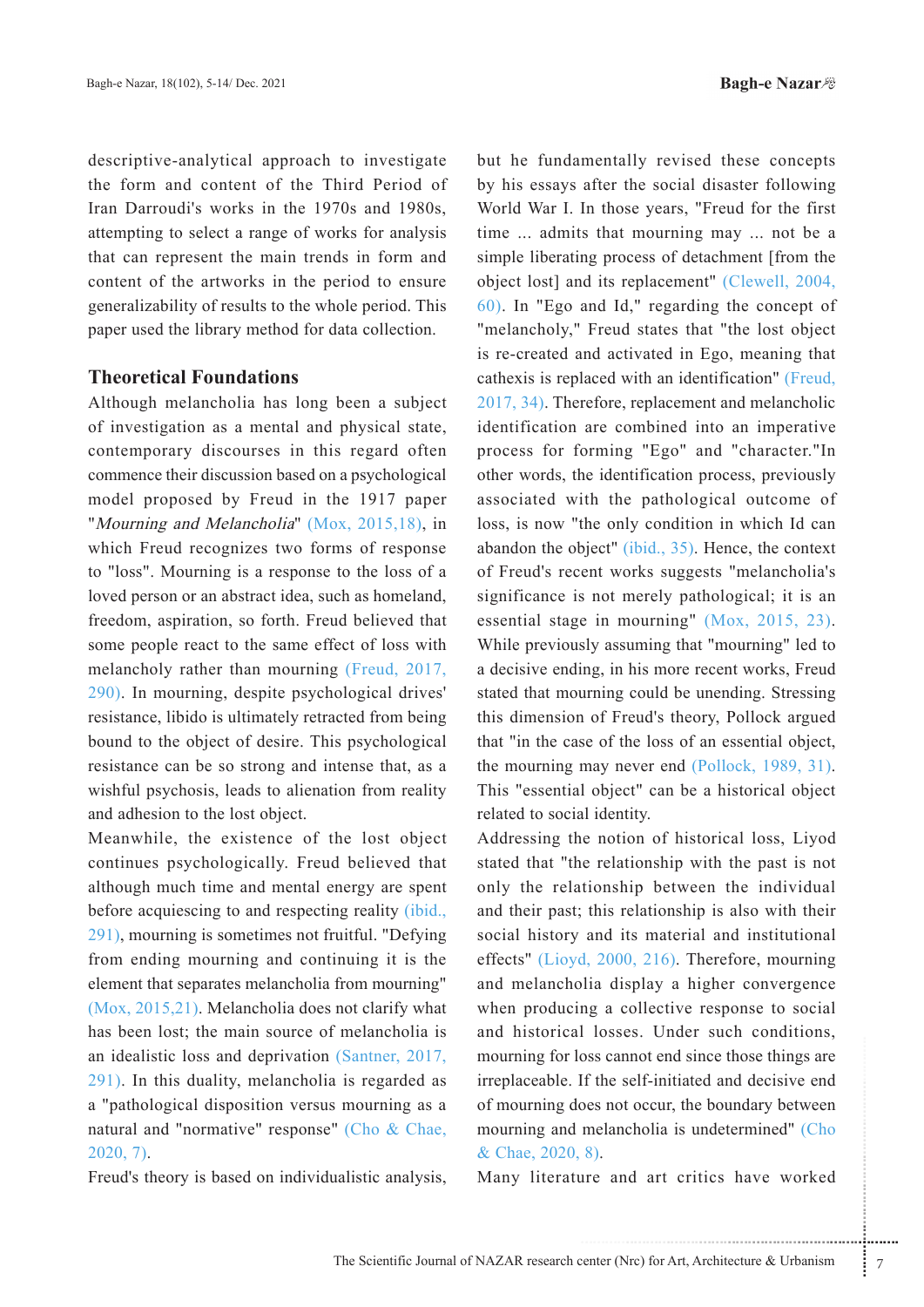on Freud's conception of "mourning" and "melancholia" and, particularly, expanding his theory into the social sphere. In this regard, Tammy Clewell invented the terms "cultural politics of mourning" and "ongoing mourning" to expand this interpretation into new arts. In Clewell's view, the pieces of modernist art "have become ruined around resistance to consolation" (Clewell, 2009, 3). These ruins do not kneel before being fixated with the past; from a political view, it is the progressive revision of what is called mourning. This revision is what Clewell called ongoing mourning: "a mourning dealing with maintaining and tolerating loss instead of detaching from it" (ibid.). This theory agrees with Ramezani's previous discussion in his interpretation of modernist elegists in Poetry and Mourning, in which he went beyond Freudian polarization and used the combined term "melancholic mourning" to interpret the work of modernists that carry on mourning consciously. This mourning has a melancholic aspect, aggressively resists consolation, addresses selfcriticism, and gives a harsh criticism of modernity and its disasters (Ramazani, 1994).

In "Postmodern Condition," Lyotard regards modernism as the aestheticization of loss and, with recourse to his own concepts, demonstrates the aesthetics of modernism are the aesthetics of the sublime, although nostalgic. Modernism represents the unpresentable only as lost content from this perspective. In other words, Lyotard regards modernism as a building element of melancholic discourse (Lyotard, 1984, 81).

## **Discussion**

"Ruins" is the most recurrent theme in Darroudi's works. In over half of the 106 works published in "The Hearing Eye"  $(2004)$ , as the last edition of her collection of works, the ruins are somehow present; they are escalated in the later works between the 1970s-1980s in the so-called Freezing Period so that the horizons leading to the ruins become the structural elements of the works' space.

The Everlasting Matrimony (Fig. 1), one of Darroudi's famous paintings<sup>1</sup> in the Freezing Period, explicitly manifests this issue and its related spatcial structure. The ruins create the depth of the work towards the distant horizon, occupying a significant width of the work. Like many of the works in this era, the ruins in Everlasting Matrimony have been implemented in several plans. At the front plan, the effect of erosion and collapse is evident in the shape of arches and walls. The rear plan displays a perspective to a city where the finials, minarets, and houses fade away between cold and dark blue colors. Both these perspectives can be read as an embodiment of "homeland."

At the beginning of "In the Distance between two points ...!" (2020), Darroudi's autobiography, she stated that these landscapes are often the manifestation of the same village where she and her family took shelter during World War II (29). Their home windows opened to a graveyard, and since their secret lives were an obstacle for getting into the village, these children only caught a glimpse of an outlook of the village walls. The village looked "motionless," immersed in "absolute silence" and "as stagnant as eternity." Darroudi asserted that she came to know "death" in such a space *(ibid., 23)*. However, minarets and domes in the urban landscape associate with the view of Mashhad. Darroudi's hometown, which is also associated with death in her memories so that shelugubriously recalls the gates of Mashhad as the tomb of "three loved ones" – her father, grandfather, and grandmother (Darroudi, 2020, 67); a city being situated on the "outskirts" of the infinite horizon of the desert *(ibid.)*, looked upon from "far away." This outlook, which is also present in her visualization of the views of Mashhad, can be reminiscent of the aspect of distance and distancing or loss.

In several paintings of this period, there is harbor such a visualization of the landscapes of ruins or landscapes fading into the horizon<sup>2</sup>. The bond between death, eternity, and homeland is the curious element in this visualization Darroudi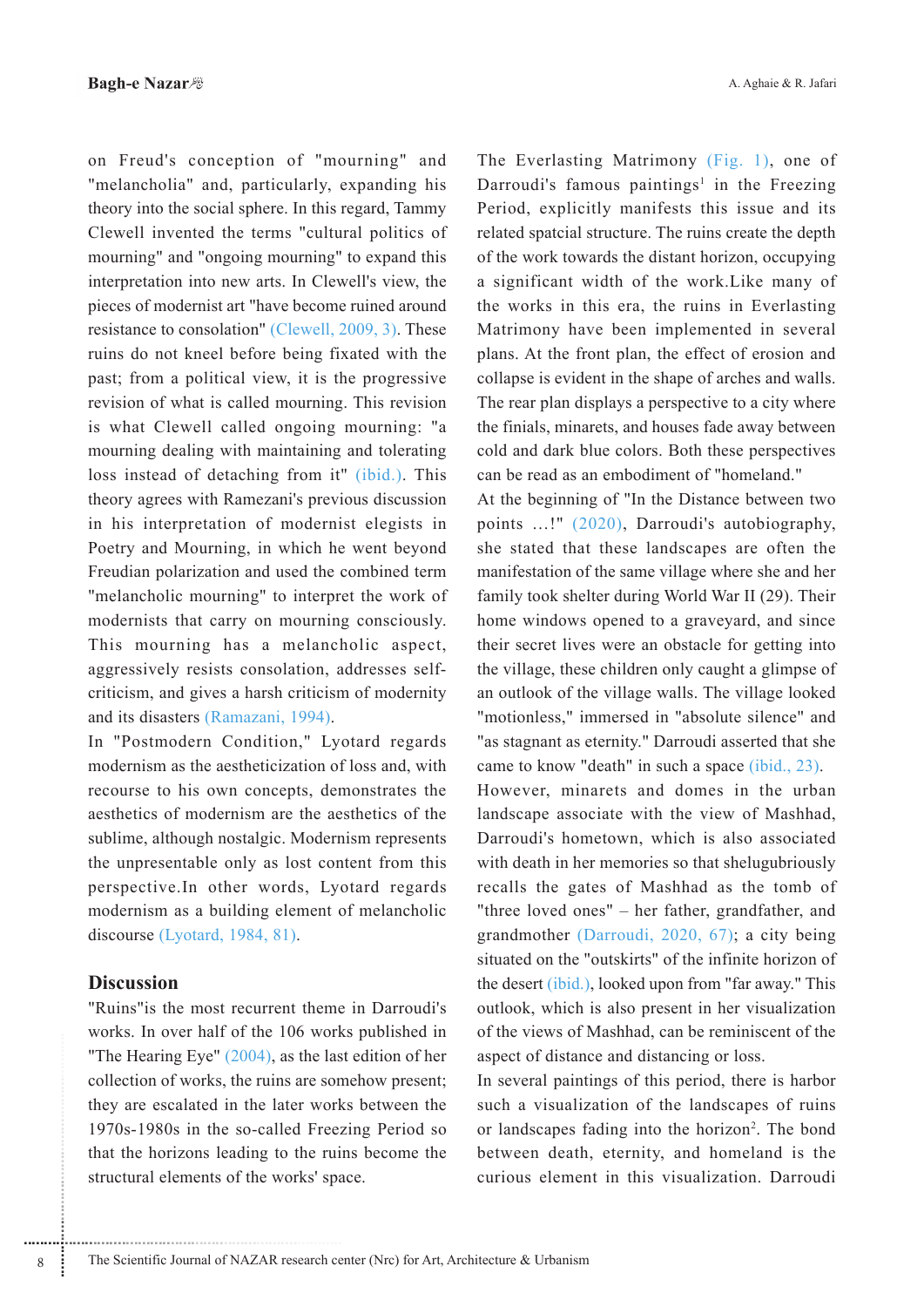

Fig.1. "Everlasting Matrimony", by Iran Darroudi, 1987, Source: Darroudi 2004, 17.

has asserted that: "I have roots in homeland's soil not only because of cultural and traditional constructs but also because of the loved ones who have become eternal there" (ibid., 68). The link between eternity and death somehow indicates the lost object's persistence; despite the loss of the loved one, it or they are perpetual. The lost object's persistence in the psyche demonstrates its or their melancholic presence. From this view, the title -Everlasting Matrimony- becomes more curious. Darroudi painted it after she lost her husband. In the foreground, the wedding gown - that Darroudi never wore - is stretched toward the ruins and the distant horizon (eternity), as if, in this work, this "bond" is supposed to be eternalized after "death." Darroudi manifests her impression of "time" and "eternity" with a quote from Heidegger: "Time"

is incarcerating moments and eternalizing them<sup>3</sup> " (Darroudi, 2009, 246), which can be regarded as a particularly melancholic interpretation of time. The previous section on distinguishing between mourning and melancholia stated that the detachment from continuity with the lost object in "mourning" came at the price of time. Mourning can fulfill its normative function by distancing from the "moment" of loss, while in melancholia, the loss is stretched in time, and the individual remains chained to it. This is the point when "ongoing mourning" occurs. Thus, the "eternalization" of lost moments is nothing but making them "melancholic," which is particularly visible in the theme and title of ", Everlasting Matrimony."

The Freezing of forms in this work grows an additional layered meaning. As stated above, this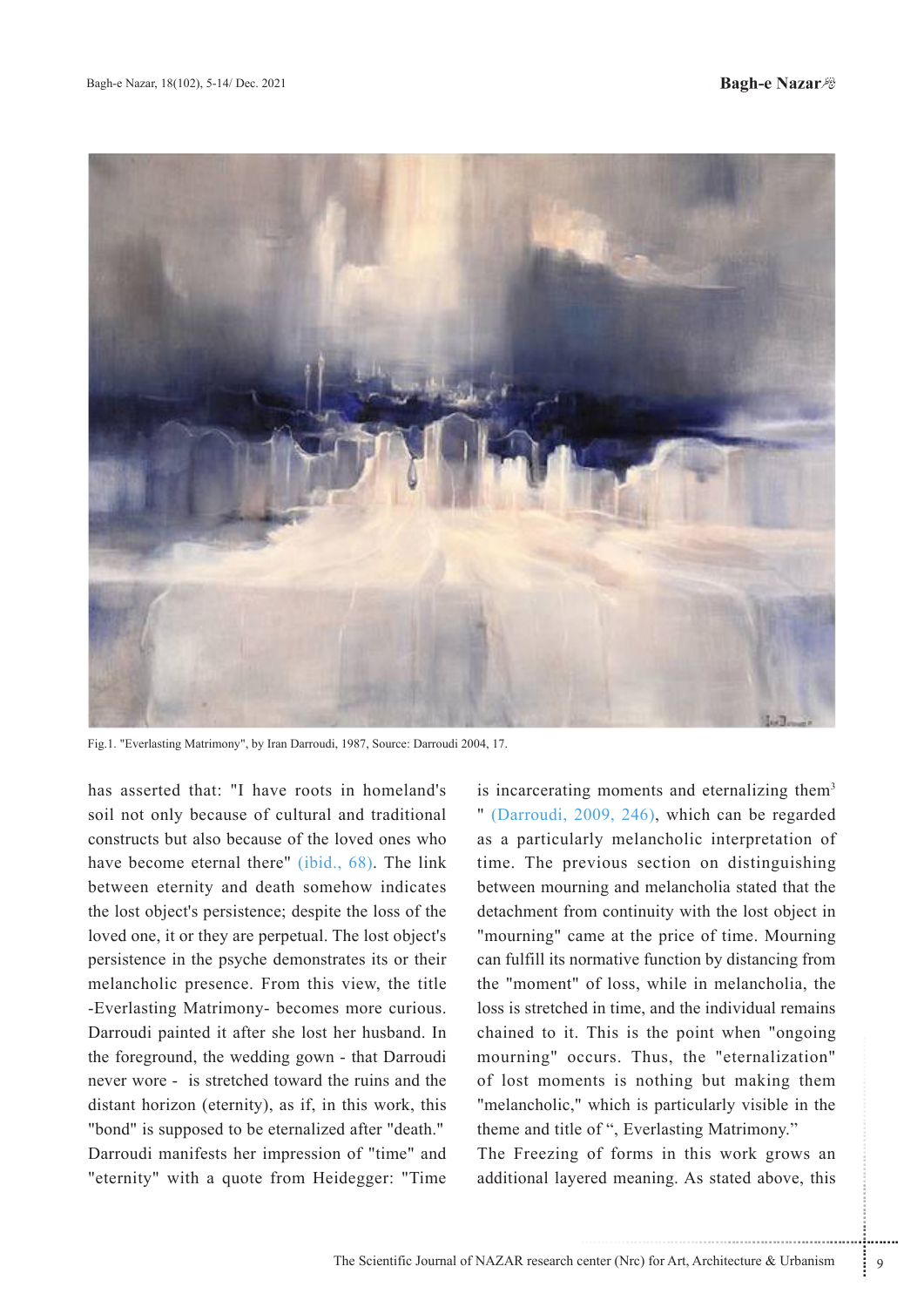period— in the late  $1970s$  and  $1980s$  — is the socalled Freezing Period in Darroudi's works, in the early years of which Darroudi went into self-exile and lost four loved ones in the next seven years. Darroudi has stated, following her husband's death, she could not paint for a year; then, ice and freezing engulfed her paintings" (Darroudi, 2020, 226). In many of the artworks of this era, ruins, walls, city, and sky, plains, and even the sun are immersed in a "cold freezing." Darroudi creates an intriguing link between "freezing" and "eternalness" when describing "Four Riders of Death" (1985), another famous painting that has the same structure and composition as the Everlasting Matrimony: "a frozen road finding its way to eternalness, like a cloud over this city sunken in silence; ice has covered everything, eternal, as cold offers a protection against the cruel passage of time" (Darroudi, 2020, 218).

Ice and freezing can indicate a sort of coldness

A. Aghaie & R. Jafari

where "the world goes poor and empty" in mourning (Santner, 2017, 292). Studying Darroudi's works reveals that she tends to use less warm colors, such as red, at the beginning of the period, a period during which Darroudi loses her "passion" in exile, away from home, going through the pain of losing her loved ones (Darroudi, 2009, 409). Despite the bright-colored space, in many of the works of this period, the sun is invisible from behind the frozen sky, or its beams are so weak, making it resemble the moon<sup>4</sup> under dust as seen in "Broken Sun"  $(1993)$ .

In this work, Darroudi has depicted the beams of sunlight as wide strips or molds of ice (Fig. 2). Using cold colors, less significant color effects, and opaque skies in the works of this period can be read as reflections of this "internal cold." Even the effects of white connote death<sup>5</sup>

However, the freezing of space emanates from a melancholic desire to keep the lost object.



Fig. 2. Iran Darroudi's "Broken Sun" 1993. Source: Darroudi, 2004, 151.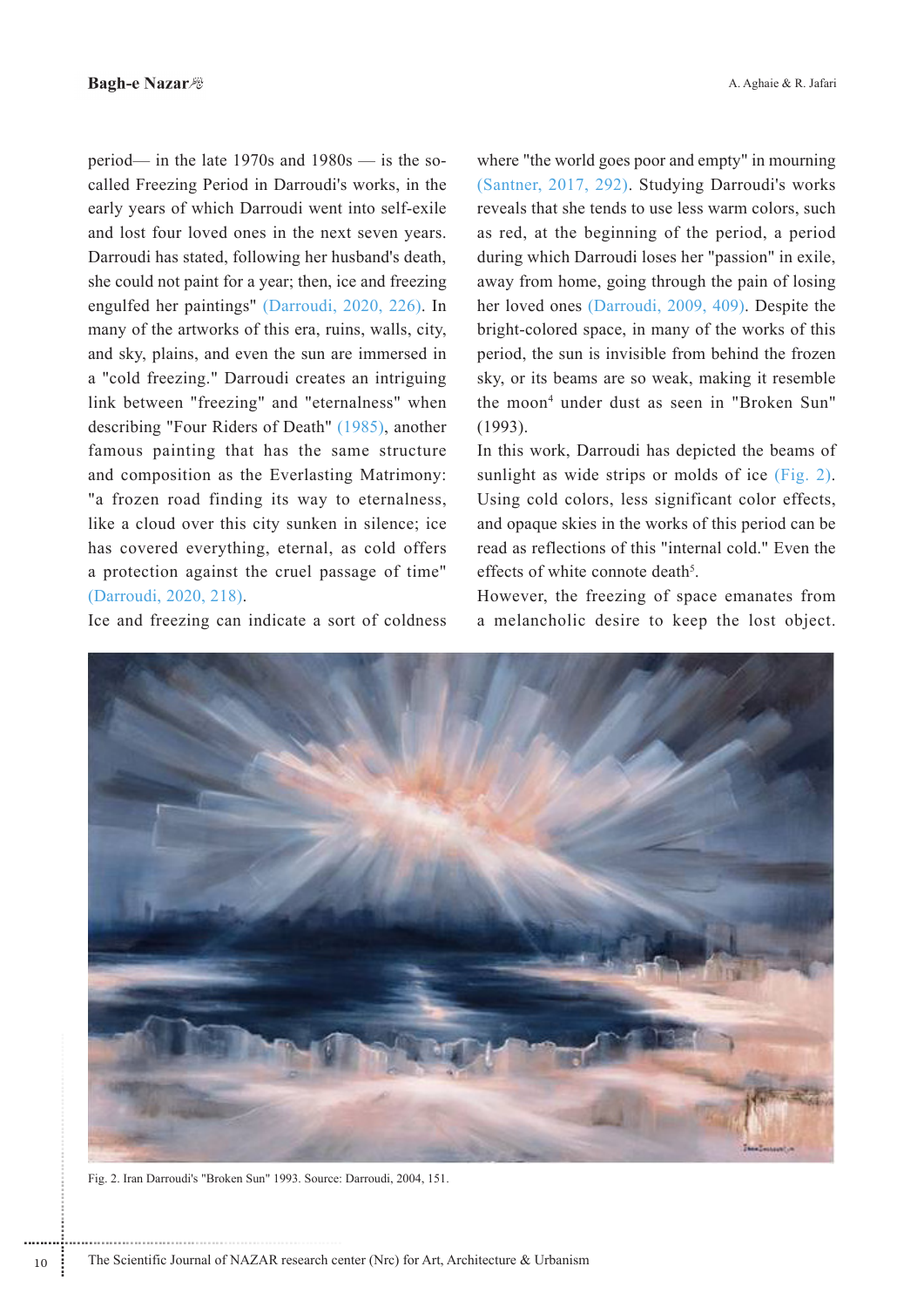Everlasting Matrimony (see Fig. 1) boldly encompasses this indication. Darroudi attempts to maintain and eternalize the bond within herself by freezing the bond moment after a loss. Accordingly, if this analysis is developed further, it is possible to read and interpret the manifestation of ruins and urban landscapes in her works to maintain and eternalize

Aside from the landscapes somehow denoting homeland, images inspired by the stone ruins of Persepolis are also a significant part of her compositions in this period. In Limpid as Love  $(1977)$ , two separate horizons are unusually intermingled into a painting on two levels. At the top horizon, landscapes of muddy and bricked ruins and on the horizon below are the stone ruins of Persepolis. These two horizons are linked symbolically in the middle of the painting with an image of the mighty and frozen Mount Damavand. This image connotes the intersection of these landscapes, favoring the concept of "homeland."

As Darroudi has stated, from the mid-1970s, the chapiters, shattered stairs, and columns of Persepolis have not left her compositions (Darroudi,  $2020$ , 99). The painting "To Break off"  $(fig. 3)$  is one of the first examples displaying the ruins of Persepolis clearly. While the ruins are seemingly on fire, the painting itself has an overall cold and frozen atmosphere. "To Break Off" has similar motifs and composition to Everlasting Image (1993). In both works, "A horse with a backpack of sun escapes from what has come to this land" *(ibid.)*. The horse's legs are like the wizened branches of a tree. The juxtaposition of shriveled trees and ruins is a recurrent element in Darroudi's Third Period of works.

"Stone does not turn into anything else," as commented by Darroudi (Darroudi, 2009, 244). However, "the passage of time even corrodes the toughest stones" (Darroudi, 2020, 101). Darroudi seems to have applied this dual symbolism to the concept of "homeland" in the ruins of Persepolis. In a tangible critique in the late 1960s, which Darroudi

later republished several times in her books, Taheri  $(1969)$  stated that the splendor and magnificence of stone [as in columns] had massively impressed Darroudi (Taheri, 1969). The ruins are seemingly an embodiment of the "homeland's lost glory." In addition to the earlier signs, including catching fire and the light beams turning away, these two paintings' titles gain a more significant meaning in this regard, as "To break off" can signify "loss" and " deprivation," and " everlasting" can be the painter's desire to "eternalize" loss.

The love of "homeland" was an early conception in Darroudi's mind since childhood. Darroudi's childhood reveals many signs of this attachment and love. For instance, her elementary school peers called her "Iran Achaemenid" or "Enemy of Herodotus." However, the object of this love was, more precisely, "the ancient Iran," whose glory seems to have been lost in her mind. The ideological tendencies of such a conception can be traced in the discourse of the first and second Pahlavi



Fig. 3. "To Break Off" by Iran Darroudi, 1976. Source: Darroudi, 2004, 67.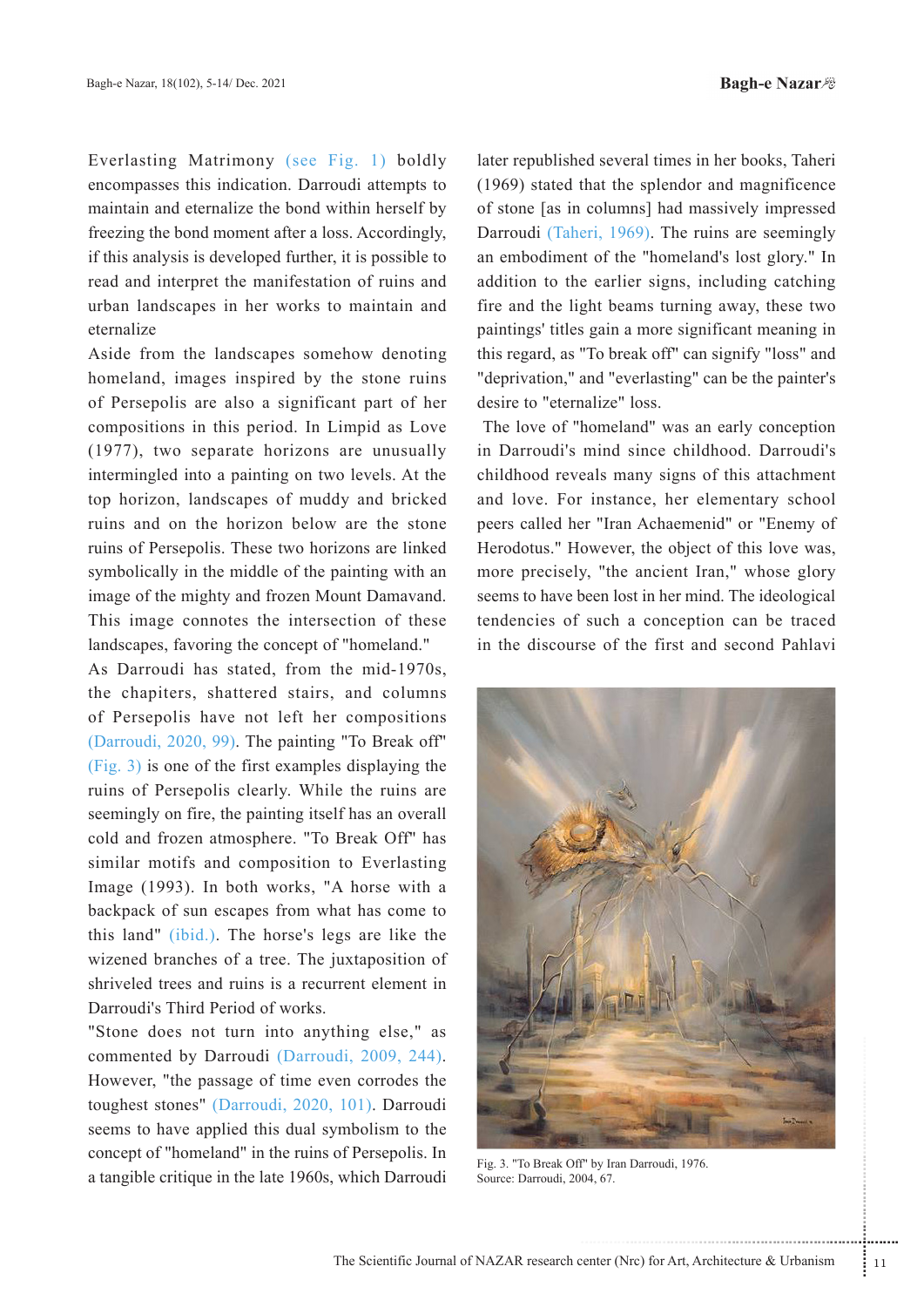eras; archaism can be regarded as the central idea of the Pahlavi I's cultural discourse (Moridi. 2018, 68), during whose reign, the European orientalists helped glorify the silent and forgotten pasts (Tavakoli Targhi, 2002, 11). Accordingly, the expansion of archaeological excavations in Persepolis formed a significant portion of Pahlavi I's discourse backbone (Moridi, 2018, 70). This discourse also extended during Pahlavi II's reign and turned into a type of a "cultural discourse" of returning to self." In other words, Pahlavi II's discourse of "originalism" was also a continuation of the same pro-archaism policies (ibid., 97).

Bearing witness to the images of an Iran under occupation during World War II as a child, the self-exile in the late 1970s, and the ruins of the Iran-Iraq War in the  $1980s$  – which find evident manifestations in many of her works- intensify cathexis on the "homeland" object. Note that the image of the ruins was included in her works even before the Freezing Period. However, these ruins were depicted in a new urban context and had a more prominent social-critical theme. In one of the most exciting works of this period, "The Stagnation" of Memory" (1969), the ruined stone columns have been turned into crucified figures delegations that somehow reminisce the statues of Alberto Giacometti (1901-1966) (Fig. 4). One can trace the footprints of such figures in the Freezing Period works in the form of worn-out columns, aloof in an unending wasteland, or next to the ruins of stone arches. Even in The Everlasting Matrimony (see Fig. 1), the pairing of minaret-like columns can be reminiscent of these humanoid figures. The painting's content here suggests that these figures probably connote the xternalization of the bond.

The landscapes and perspectives in Darroudi's works are not "natural" but "cultural:" they are regarded as the manifestations of an inclusive idea toward nature. In her works in the Third Period, nature is unending, pervasive, and corrosive, often associated with effects of "decline", "death", and "ruins" since these concepts correlate from the



Fig. 4. "The Stagnation of Memory"by Iran Darroudi, 1969. Source: Darroudi, 2004, 49.

perspective of natural history. The subjects and forms in most of Darroudi's works in this period are indeterminate and somehow fade away as if they cannot stand out prominently in the face of the sublime nature, shapes, and figures. Meanwhile, the absence of a human figure or its embodiment as a ruined column is another manifestation of nature's magnificence and infinity. The observer feels an escalated level of this magnificence and infinite grandeur by many of her paintings' large dimensions. However, as mentioned above. "homeland" and its "magnificence" are the primaries constructing elements organizing cultural landscapes. This "homeland," which itself has deteriorated and is "lost," is often manifested in the "ruins" and will become "eternal" in this natural history.

 $12$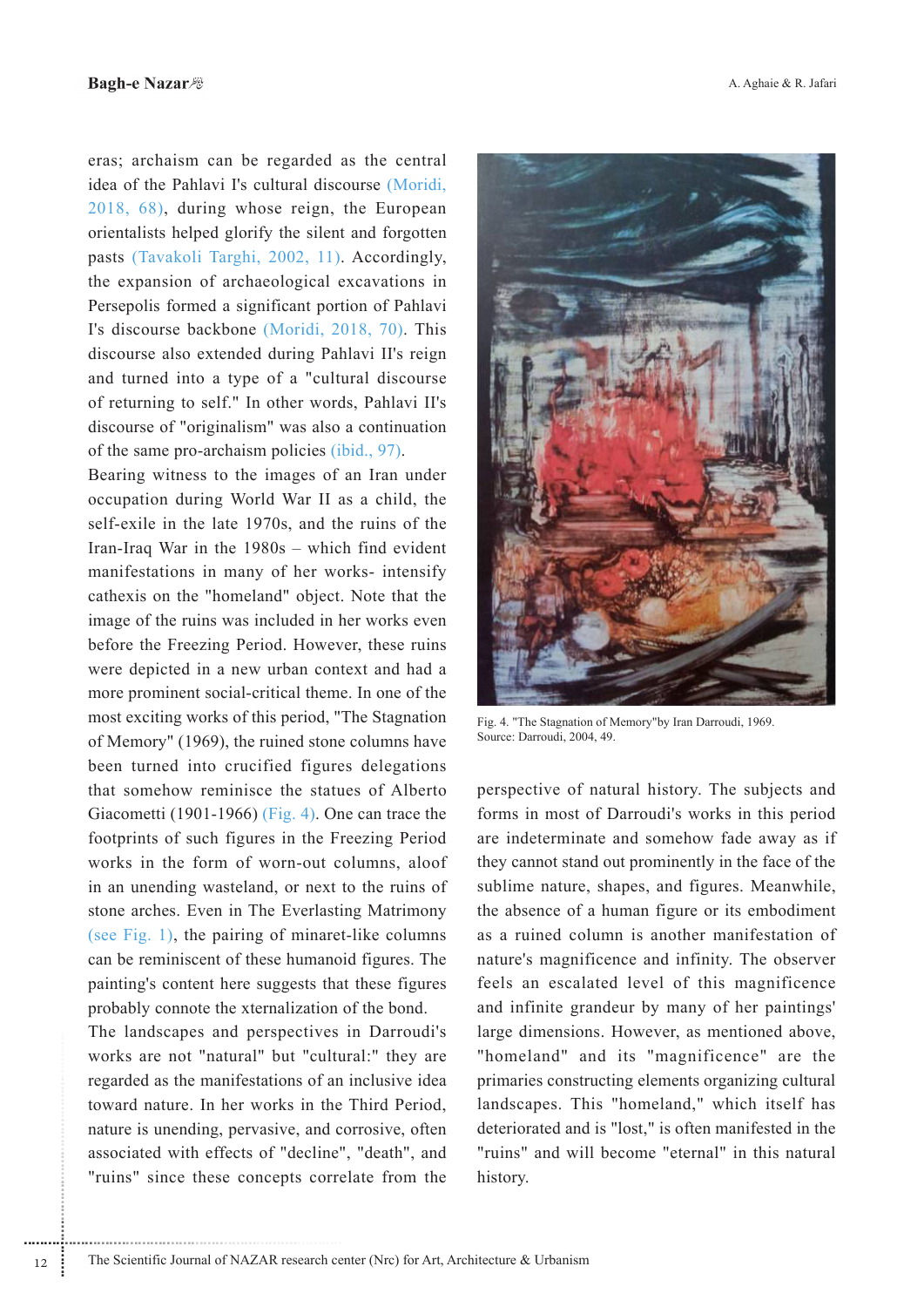## **Conclusion**

Loss is the predominant theme in the Third Period (the Freezing Period) of Iran Darroudi's works. This period began when she was in exile a mid war and the death of her loved ones. These paintings amalgamate the embodiment of personal (the death) of loved ones) and social-historical (the lost glory of the homeland) losses, and the artist depicts her desire to preserve the embodiment of the lost object in different forms. The image of distant ruins on the unending natural horizons symbolizes the "ongoing mourning" over this loss. These works are supposed to "eternalize" the moments of bonding and the manifestation of the homeland's former magnificence as opposed to "nature" and natural time as "inclusive" and "corrosive" entities. The form, subjects, and titles of these works reflect this tendency. The ruins in the unending horizons, on the one hand, are an objective sign of "remoteness" and "parting." and on the other hand, a manifestation of "decay" and "destruction." These ruins should be preserved and eternalized by freezing. The recurrence of concepts and forms such as "ruins," "death," "homeland," "eternalness," and "eternity" in a mourning context in these works implies a kind of "melancholic mourning."

However, the conception of "homeland" as a magnificent object lost, and the desire to preserve emanate from the "archeological" and "prooriginalism" discourse of the artist's era that prevailed specifically during the Pahlavi era. Thus, by expanding the social aspect of the concept of melancholy, it can be said that from a modernist aesthetics view, these works are based on a kind of "aesthetics of loss," melancholically and nostalgically talking about the metanarrative of homeland, a homeland manifested as Darroudi's works as the sublime object lost.

#### **Endnote**

1. Darroudi's Collection of Works (The Hearing Eye) starts with a large, two-page picture of the painting.

2. For instance, in the "To Endeavor" (1987) or "Land of Kindness" (1987). 3. Apart from Darroudi's particular reception of Heidegger's time philosophy, you can find streaks of a melancholic interpretation of "history" in Walter Benjamin's works, especially in the classic "Theses on the Philosophy of History". Redemption of lost moments and hopes faded into the history plays a fundamental role in Benjamin's political philosophy. Ref (Mox, 2015).

4. The painting "Kingdom of Silence" (1986) is one of the few works of this era in which the sun is visible, but in a moon-like form.

5. Darroudi has interpreted white as the color for everlasting sleep at the introduction of "In the Distance between two points" (Darroudi, 2004,  $28)$ .

## **Reference list**

• Baxandall, M. (1988). Painting and Experience in Fifteenth Century Italy. Oxford: Oxford University Press.

· Cho, E. &Chae, O. (2020). Nationalism, Mourning, and Melancholia in Postcolonial Korea and Japan. International Journal of Postcolonial Studies, 22(8), 1-20.

• Clewell, T. (2004). Mourning beyond Melancholia Freud's Psychoanalysis of Loss. Journal of the American Psychoanalytic Association, 52(1), 43-67.

· Clewell, T. (2009). Mourning, Modernism, Postmodernism. New York: Palgave Macmilan.

· Darroudi, I. (2004). Hearing Eye. Tehran: Sazman-e Chap va Entesharat-e Vezarat-e Farhang va Ershad-e Eslami.

• Darroudi, I. (2020). Dar fasele-ye do noghte [In the Distance between Two Points]. Tehran: Nashr-e-Ney.

• Delkhosh, R. (2017). A Study of Identity in the Works of Iranian Immigrant Painters. (Unpublished dissertation in Art Research), Faculty of art, Neyshabour University, Iran.

• Freud, S. (2017). mourning and melancholia. In Stranded objects: mourning, memory, and film in postwar Germany (F. Mohamadi. Trans.). Zanjan: Nashr-e-Hezare-ye Sevom

· Lioyd, D. (2000). Colonial Trauma/Postcolonial Recovery?. Interventions,  $2(2)$ ,  $212-228$ .

• Lyotard, J.F. (1984). The Postmodern Condition: A Report on Knowledge (G. Bennington & B. Massumi Trans.). Minneapolis: University of Minnesota Press.

· Mojabi, J. (2004). Iran-e Darroudi bi Neghab [Iran Darroudi without Mask]. In Mehdi Mozafari Savoji (Ed.), the story of humankind and his endurance. Tehran: Sokhan Publication.

• Matlabi, S. (2017). Remembrance in Contemporary Iranian Painting. (Unpublished dissertation in Art Reseach), Faculty of art, Yazd University, Iran.

· Moridi, M. R. (2018). Gofteman-ha-ye farhangi va jaryanhaye honari-ye iran [Cultural discourses and artistic currents of Iran]. Tehran: Nashr-e Aban.

• Mox, K. E. (2015). Impossible Mourning: Melancholia and the Making of Modernism. A Dissertation Submitted to the Office of Graduate and Professional Studies of Texas A&M University.